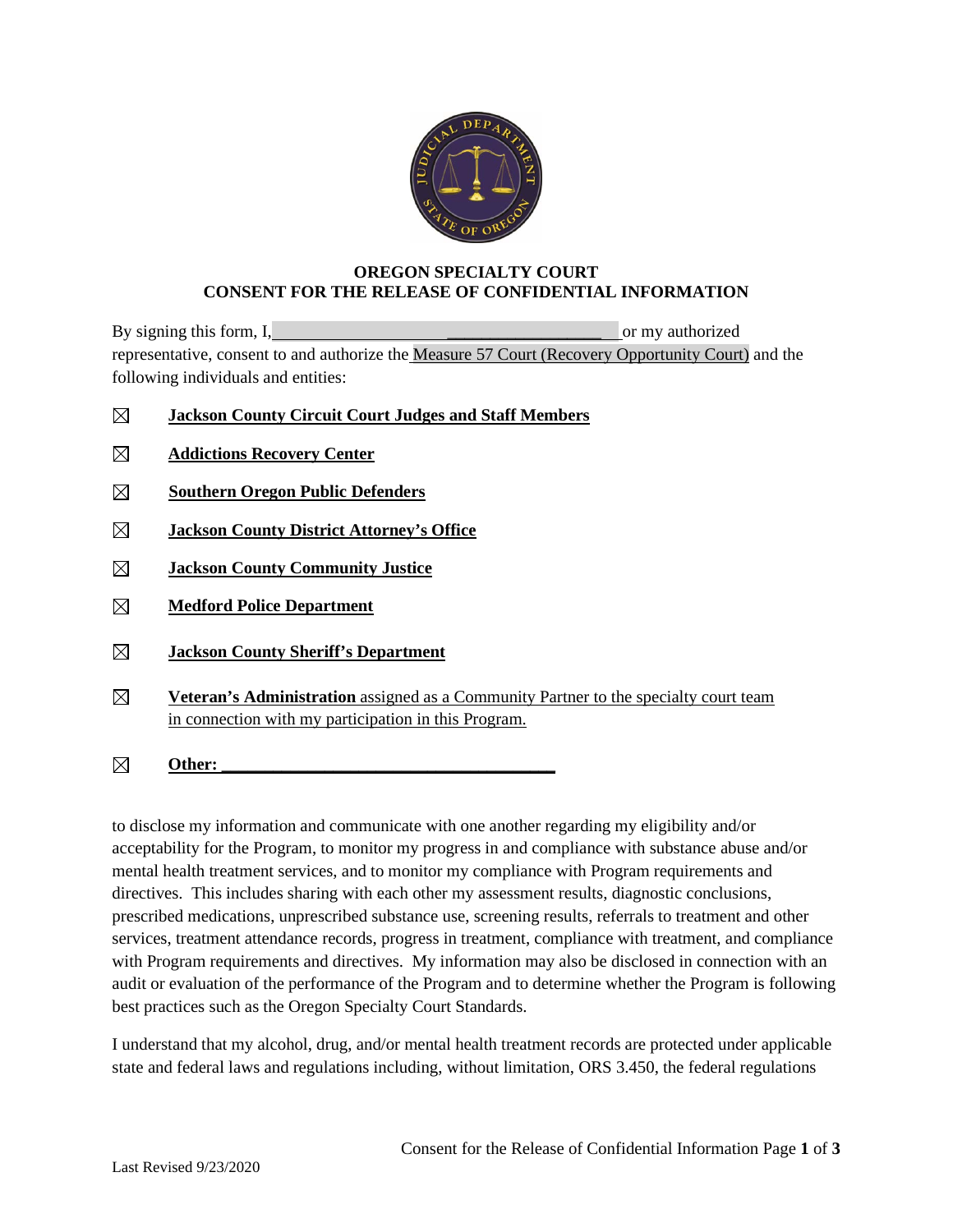governing Confidentiality of Alcohol and Drug Abuse Patient Records, 42 C.F.R. Part 2, and the Health Insurance Portability and Accountability Act of 1996 (HIPAA), and 45 C.F.R. Parts. 160 & 164.

I understand that I have no legal right to participate in the Program and that this consent is required in order to participate in this Program. This consent form will be used to obtain information to assess my compliance and progress toward achieving the Program's objectives. The Program is separate from treatment programs and other services I may receive while in the Program.

I understand that my treatment provider may not condition treatment, payment, enrollment, or eligibility for the treatment provider's benefits on the provision of this consent.

If I sign this consent my information will be disclosed to the people or programs listed on this form. The information disclosed to an entity covered under the HIPAA Privacy Rules may only be redisclosed with my written authorization or under other provisions of the HIPAA Privacy Rules. Information disclosed pursuant to this authorization may no longer be protected by the HIPAA Privacy Rules if it is disclosed to people or programs that are not subject to the HIPAA Privacy Rules. For example, the judge and attorneys who receive the information are not subject to the HIPAA Privacy Rules. However, the other federal regulations that protect my information will continue to apply. If my information is disclosed to a person or entity not covered by the HIPAA Privacy Rules, that person or entity may only redisclose my records with my written authorization or under other provisions of the federal regulations.

Identifying information including treatment status and compliance with Program requirements may be disclosed in the normal course of court proceedings open to the public and recorded in court data information systems available to the public, and I hereby authorize such disclosure. I understand that it is possible that an observer could make the connection between specialty court participation and substance abuse and/or mental health treatment. I understand that information disclosed during court proceedings will no longer be protected by the HIPAA Privacy Rules.

I understand that my treatment records and other treatment related information cannot be used to investigate, initiate, or substantiate criminal charges against me. However, federal laws and regulations do not protect information related to the commission of a crime, or any threat to commit a crime, while on Program premises or against Program personnel. Additionally, federal laws and regulations do not protect information related to suspected child abuse or neglect from being reported under state law to appropriate state or local authorities.

I understand that I may revoke this consent at any time. If I revoke my consent orally, I agree to confirm my revocation in writing. I understand that this consent agreement is a condition of the Program and if I revoke my consent I will be terminated from the Program. Revoking my consent will not affect any information that was previously disclosed.

This consent will expire upon my completion of, or separation from, the Program.

Any violation of federal laws and regulations is a crime and suspected violations may be reported to the U.S. Attorney for Oregon (see [https://www.justice.gov/usao-or/our-locations\)](https://www.justice.gov/usao-or/our-locations) or the Substance Abuse and Mental Health Services Administration (SAMHSA) (see [https://www.samhsa.gov/about-us/contact-us\)](https://www.samhsa.gov/about-us/contact-us).